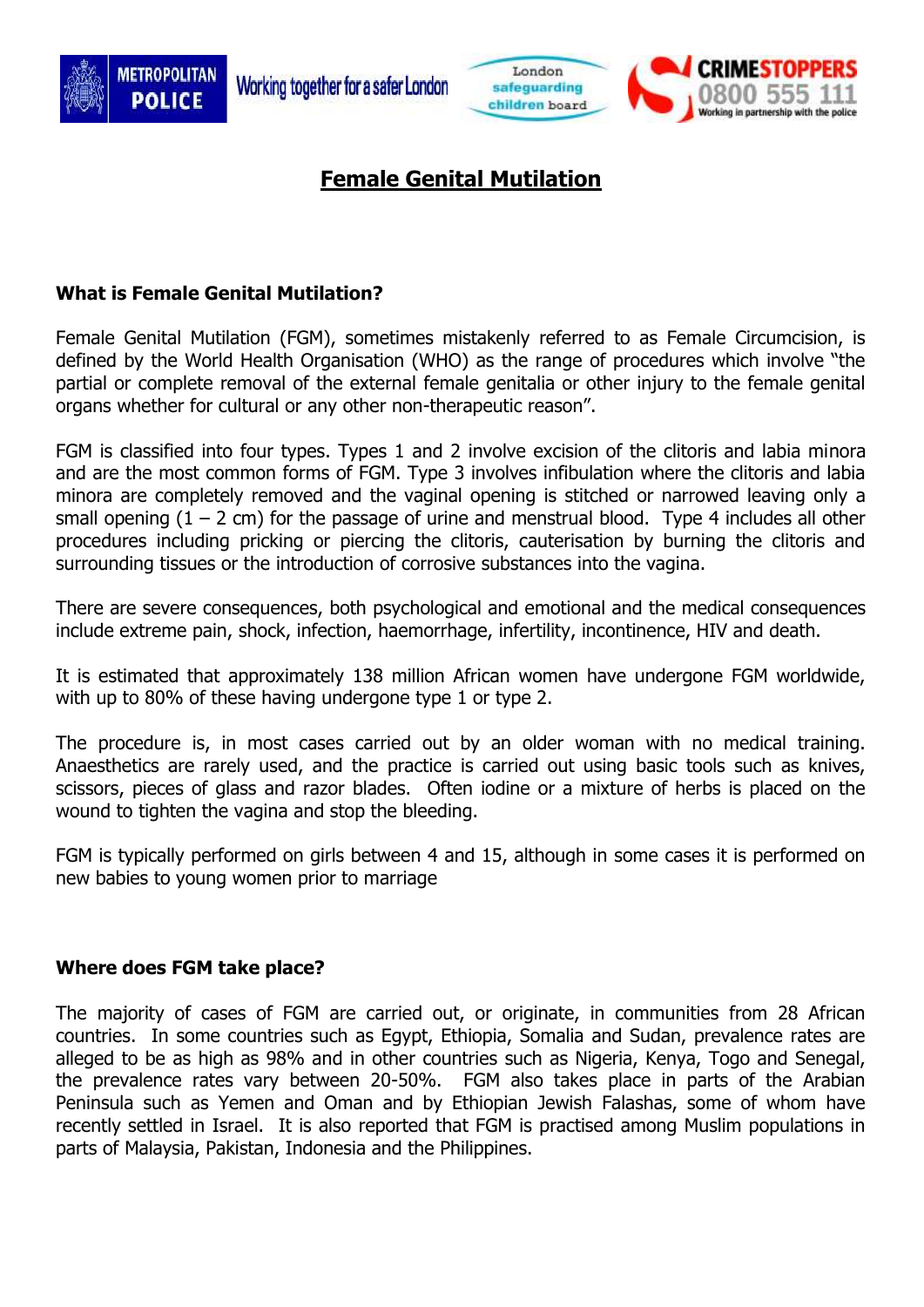



As a result of immigration and refugee movements, FGM is now being practised by ethnic minority populations in other parts of the world, such as USA, Canada, Europe, Australia and New Zealand.

## **It is estimated that as many as 20,000 girls are at risk of FGM within the UK every year.**

## **Why is FGM practised?**

FGM is not an act of hate. It is carried out because their parents believe it is in the best interest of their daughters. In certain patriarchal communities where FGM takes place, marriage, is seen as necessary for a woman's honour and survival. A woman who has not undergone FGM will stand little chance of marriage and will not be accepted by her community. The practice is often carried out in the belief that it is a means of purification and ensuring a woman is clean.

Many of the communities that practice FGM are Muslim and religion is often cited as a reason, despite the fact that neither the Qu'ran or any other holy text advocates for FGM. Also, FGM is also practiced by Christians of the Coptic Church in countries such as Egypt.

### **The law in the UK**

Any FGM procedure on a woman or girl is unlawful under the Female Genital Mutilation Act 2003. It is also an offence under the Act for UK nationals or permanent residents to carry out FGM abroad, or to aid, abet, counsel or procure the carrying out of FGM abroad, even in countries where the practice is legal.

## **What to do if you suspect a girl to at risk of FGM?**

FGM is usually practised in the country of origin. Suspicions may arise in a number of ways that a child is being prepared for FGM to take place abroad. These include knowing that the family belongs to a community in which FGM is practised and are making preparations for the child to take a holiday, arranging vaccinations or planning absence from school, and the child may talk about a "special procedure" taking place.

Indicators that FGM may have already occurred include:

Prolonged absence from school with noticeable behaviour change on return or

long periods away from classes or other normal activities, possibly with bladder or menstrual problems.

### **If you suspect that any girl is at risk of being subjected to any form of FGM, take action to report it immediately!! Time counts so please act as soon as you suspect that a girl may be at risk of FGM, the instructions below tell you what to do.**